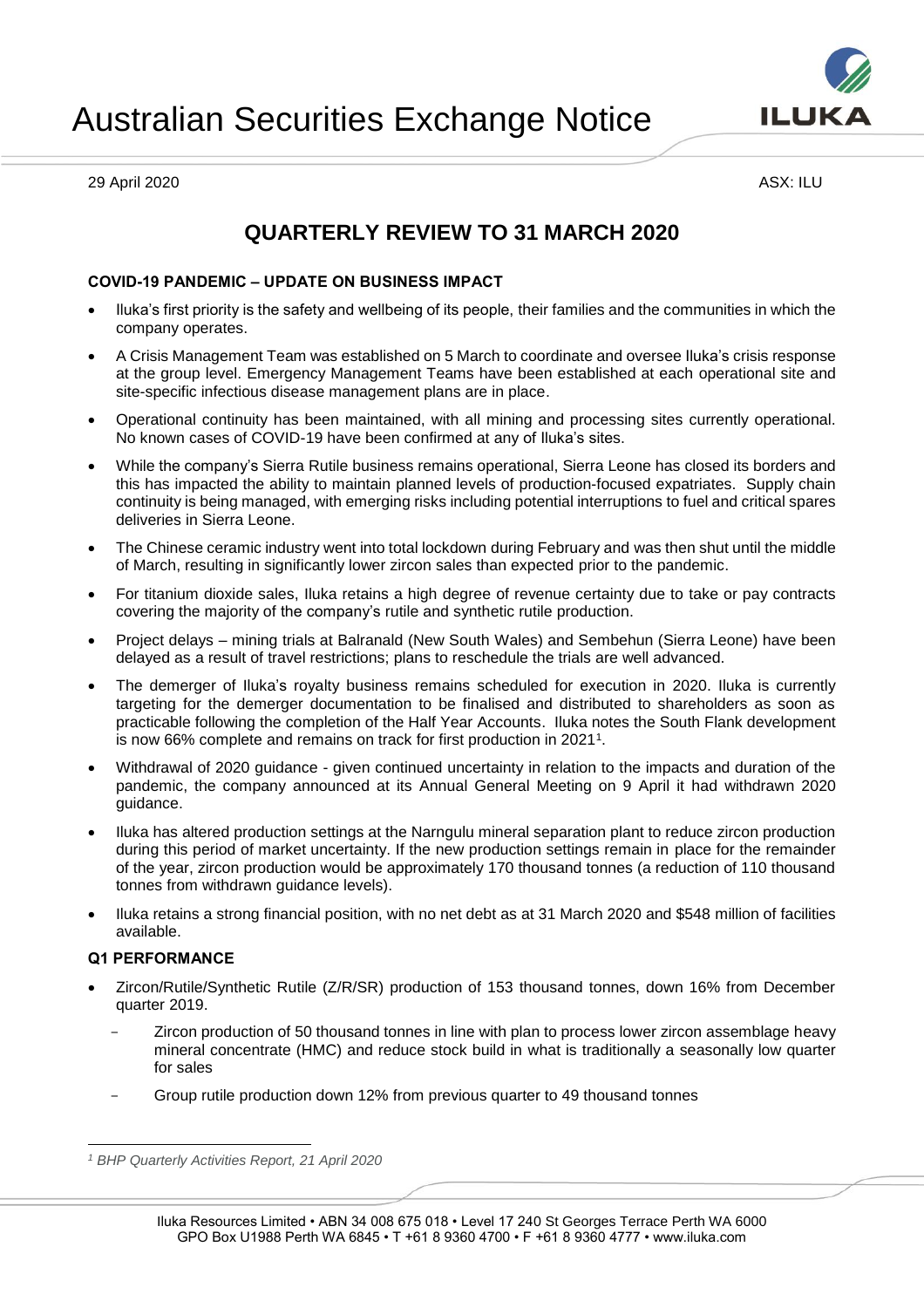- Synthetic rutile production in line with expectations at 53 thousand tonnes
- Z/R/SR revenue and sales lower.
	- Zircon sales down 62% from previous March quarter, primarily reflecting ceramic industry shutdowns in China
	- Titanium dioxide sales were down from a strong December 2019 quarter; but in line with expectations and previous quarters, with this market to date less impacted by the COVID-19 pandemic

|                                          |            |            |            | Mar-20 Otr<br><b>VS</b> | Mar-20 Otr<br>٧S |
|------------------------------------------|------------|------------|------------|-------------------------|------------------|
|                                          | Mar-19 Qtr | Dec-19 Qtr | Mar-20 Qtr | Dec-19 Qtr              | Mar-19 Qtr       |
|                                          | kt         | kt         | kt         | $\%$                    | $\%$             |
| <b>Production</b>                        |            |            |            |                         |                  |
| Zircon                                   | 87.2       | 68.9       | 50.1       | (27.2)                  | (42.5)           |
| Rutile <sup>1</sup>                      | 40.4       | 55.8       | 49.3       | (11.6)                  | 22.0             |
| <b>Synthetic Rutile</b>                  | 26.8       | 56.4       | 53.2       | (5.5)                   | 98.3             |
| <b>Total Z/R/SR Production</b>           | 154.4      | 181.1      | 152.6      | (15.7)                  | (1.2)            |
| <b>Ilmenite</b>                          | 42.8       | 91.9       | 108.9      | 18.4                    | 154.4            |
| <b>Total Mineral Sands Production</b>    | 197.2      | 273.0      | 261.5      | (4.2)                   | 32.6             |
|                                          |            |            |            |                         |                  |
| <b>Sales</b>                             |            |            |            |                         |                  |
| Zircon                                   | 65.6       | 89.1       | 24.9       | (72.0)                  | (62.0)           |
| Rutile <sup>1</sup>                      | 43.4       | 75.7       | 47.2       | (37.6)                  | 8.9              |
| <b>Synthetic Rutile</b>                  | 28.2       | 66.8       | 51.0       | (23.6)                  | 81.0             |
| <b>Total Z/R/SR sales</b>                | 137.2      | 231.6      | 123.1      | (46.8)                  | (10.3)           |
| <b>Ilmenite</b>                          | 63.3       | 29.8       | 33.6       | 12.7                    | (47.0)           |
| <b>Total Mineral Sands sales</b>         | 200.5      | 261.4      | 156.7      | (40.1)                  | (21.8)           |
|                                          |            |            |            |                         |                  |
| Z/R/SR sales revenue A\$ million         | 231.1      | 377.7      | 209.7      | (44.5)                  | (9.3)            |
| Ilmenite and other revenue A\$ million   | 19.2       | 17.0       | 22.5       | 32.4                    | 16.9             |
| <b>Mineral Sands Revenue A\$ million</b> | 250.3      | 394.7      | 232.2      | (41.2)                  | (7.2)            |
| <b>Average AUD:USD cents</b>             | 71.2       | 68.3       | 65.9       | (3.5)                   | (7.5)            |

# **SUMMARY OF PHYSICAL AND FINANCIAL DATA**

<sup>1</sup> Rutile sales and production volumes include the lower value titanium dioxide product, HYTI, that typically has a titanium dioxide content of 70-90%. This product sells at a lower price than rutile, which typically has a titanium dioxide content of 95%.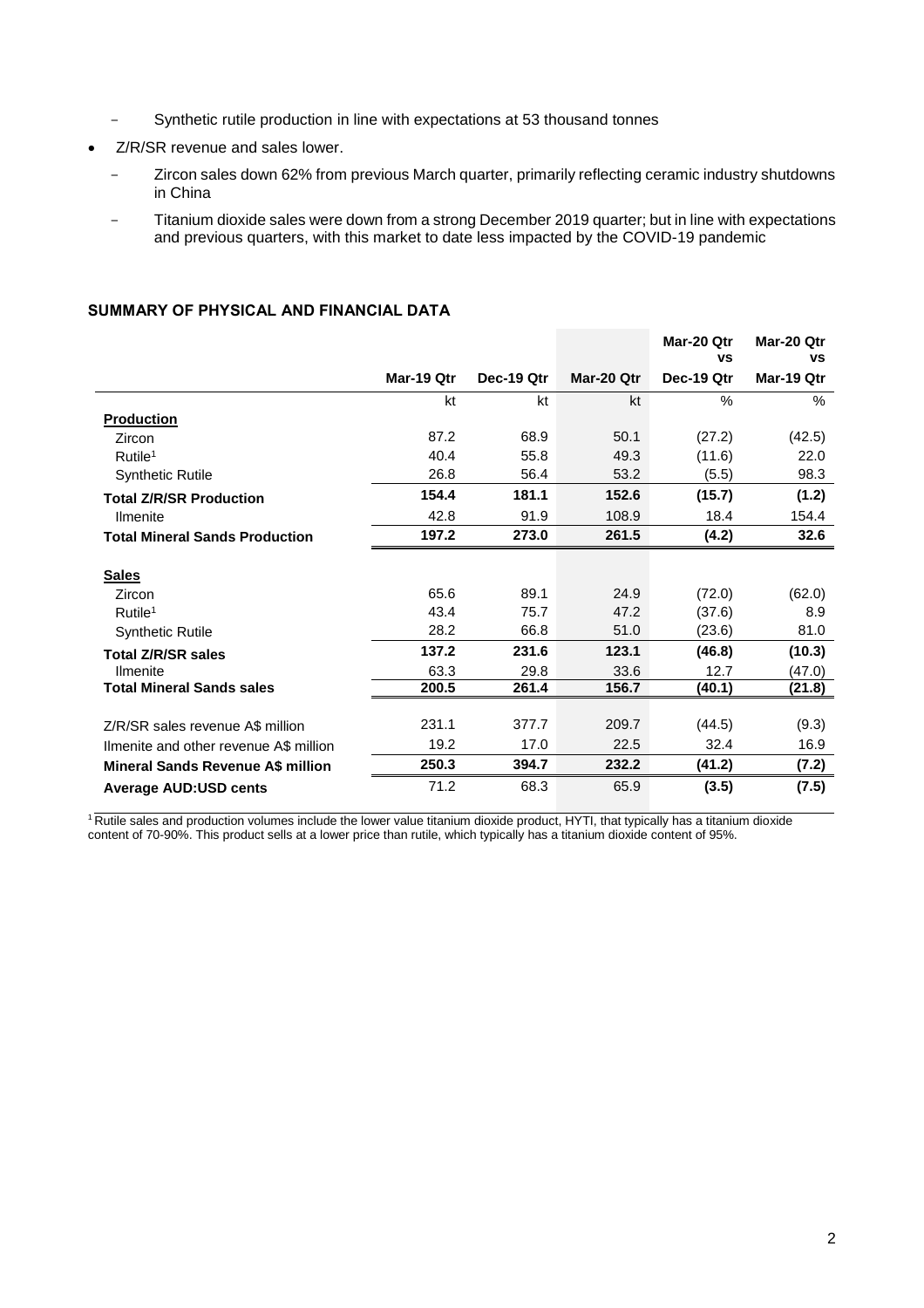# **PRODUCTION COMMENTARY**

#### **Australian Operations**

Iluka's Jacinth-Ambrosia mine in South Australia operated at full capacity over the quarter. Mining continued at the Ambrosia deposit, with 75 thousand tonnes of heavy mineral concentrate (HMC) produced.

In Western Australia, the Cataby operation improved throughput rates to produce 115 thousand tonnes of HMC. This included 77 thousand tonnes of magnetic material (for synthetic rutile production) and 38 thousand tonnes of non-magnetic material (for zircon and rutile production).

The Narngulu mineral separation plant (MSP) processed 136 thousand tonnes of HMC during the quarter, including material from both the Cataby and Jacinth-Ambrosia mines. Operational settings at the plant were adjusted during the fourth quarter 2019 to meet market requirements across the zircon product suite, including the processing of HMC with lower zircon assemblage. This continued through the first quarter of 2020.

Iluka has amended production settings at the Narngulu mineral separation plant to reduce zircon production during the uncertainty created by the COVID-19 pandemic. If the production settings remain in place for the remainder of the year, zircon production would be approximately 170 thousand tonnes (a reduction of 110 thousand tonnes from withdrawn guidance levels). The plant retains full flexibility to return to higher production settings within 24 hours.

Synthetic rutile kiln 2 at Capel produced 53 thousand tonnes of synthetic rutile, in line with plans.

#### **Sierra Leone Operations**

Rutile production was 36 thousand tonnes, down from 44 thousand tonnes in the preceding quarter.

First quarter production was expected to be lower than the previous quarter due to planned downtime for infrastructure moves and the mines operating in lower grade mine blocks. This has been further impacted by COVID-19 disruptions, including the ability to maintain specialised skillsets typically provided by expatriate resources.

Community unrest, as noted in the ASX release on 20 February 2020, also affected production across all mining fronts for several days in the quarter.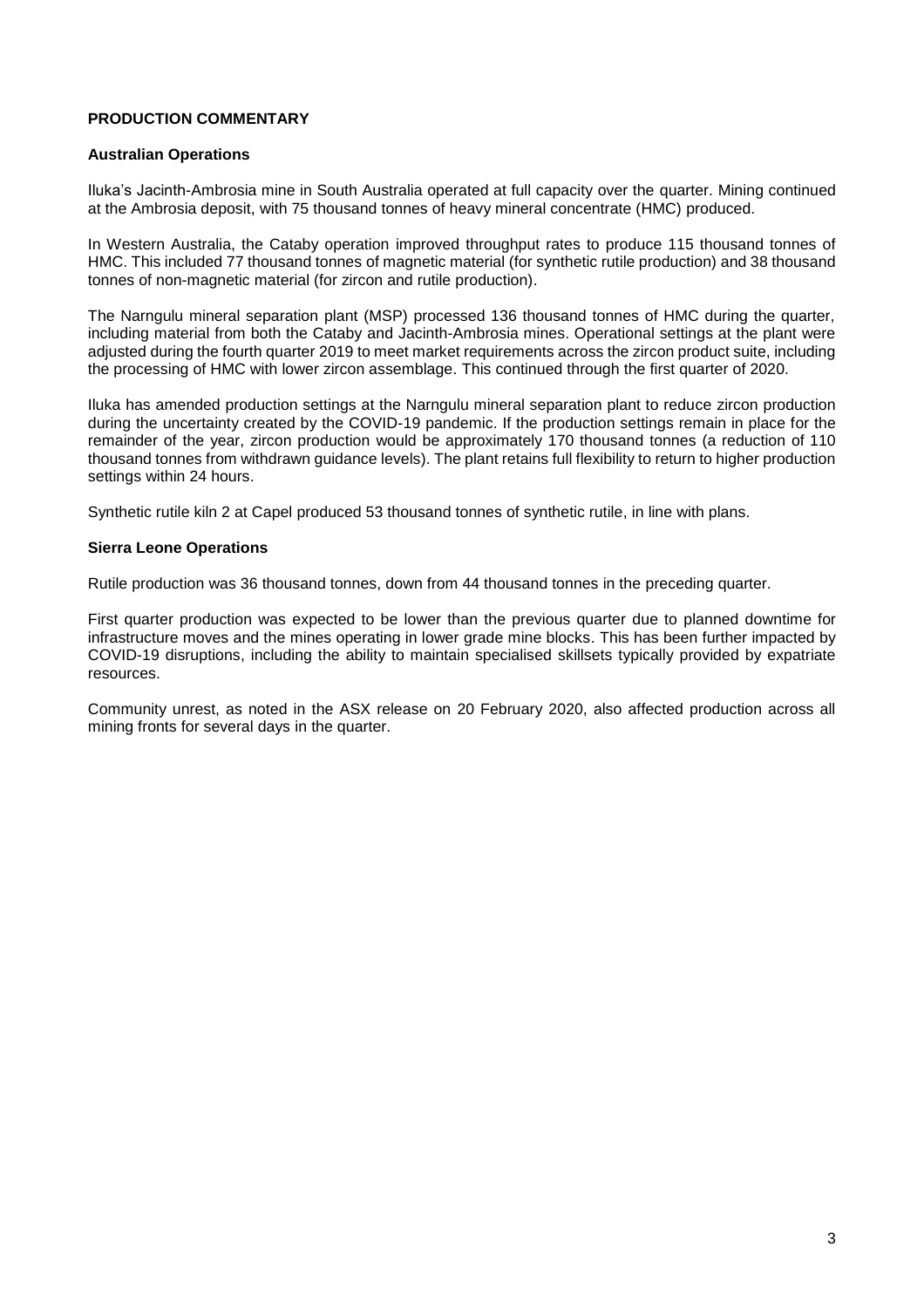# **Mineral Sands Production**

|                                       |        |                |                          | Mar-20                         | Mar-20           |
|---------------------------------------|--------|----------------|--------------------------|--------------------------------|------------------|
|                                       | Mar-19 | <b>Dec-19</b>  | Mar-20                   | <b>Qtr vs</b><br><b>Dec-19</b> | Qtr vs<br>Mar-19 |
|                                       | Qtr    | Qtr            | Qtr                      | Qtr                            | Qtr              |
|                                       | kt     | kt             | kt                       | $\frac{0}{0}$                  | $\%$             |
| Zircon <sup>1</sup>                   |        |                |                          |                                |                  |
| Jacinth-Ambrosia/Mid west WA          | 78.2   | 47.9           | 39.5                     | (17.6)                         | (49.5)           |
| Cataby/South west WA                  | 9.0    | 16.9           | 10.6                     | (37.1)                         | 18.6             |
| Sierra Leone                          |        | 4.1            |                          | (100.0)                        | n/a              |
| <b>Total Zircon Production</b>        | 87.2   | $\blacksquare$ | $\overline{\phantom{0}}$ | n/a                            | n/a              |
| <b>Rutile</b>                         |        |                |                          |                                |                  |
| Jacinth-Ambrosia/Mid west WA          | 9.3    | 5.1            | 6.5                      | 27.4                           | (30.4)           |
| Cataby/South west WA                  | 1.7    | 6.7            | 6.8                      | 2.3                            | 301.7            |
| Sierra Leone                          | 29.4   | 44.0           | 36.0                     | (18.2)                         | 22.5             |
| <b>Total Rutile Production</b>        | 40.4   | 55.8           | 49.3                     | (11.6)                         | 22.0             |
| <b>Synthetic Rutile (WA)</b>          | 26.8   | 56.4           | 53.2                     | (5.5)                          | 98.3             |
|                                       |        |                |                          |                                |                  |
| <b>TOTAL Z/R/SR PRODUCTION</b>        | 154.4  | 181.1          | 152.6                    | (15.7)                         | (1.2)            |
| <b>Ilmenite</b>                       |        |                |                          |                                |                  |
| Jacinth-Ambrosia/Mid west WA          | 26.1   | 20.5           | 25.4                     | 23.5                           | (3.0)            |
| Cataby/South west WA                  | 3.5    | 55.0           | 68.4                     | 24.2                           | 1,874.3          |
| Sierra Leone                          | 13.2   | 16.4           | 15.1                     | (7.8)                          | 14.6             |
| <b>Total Ilmenite</b>                 | 42.8   | 91.9           | 108.9                    | 18.5                           | 154.4            |
|                                       |        |                |                          |                                |                  |
| <b>TOTAL MINERAL SANDS PRODUCTION</b> | 197.2  | 273.0          | 261.5                    | (4.2)                          | 32.6             |

 1 Iluka's zircon production figures include volumes of zircon attributable to external processing arrangements.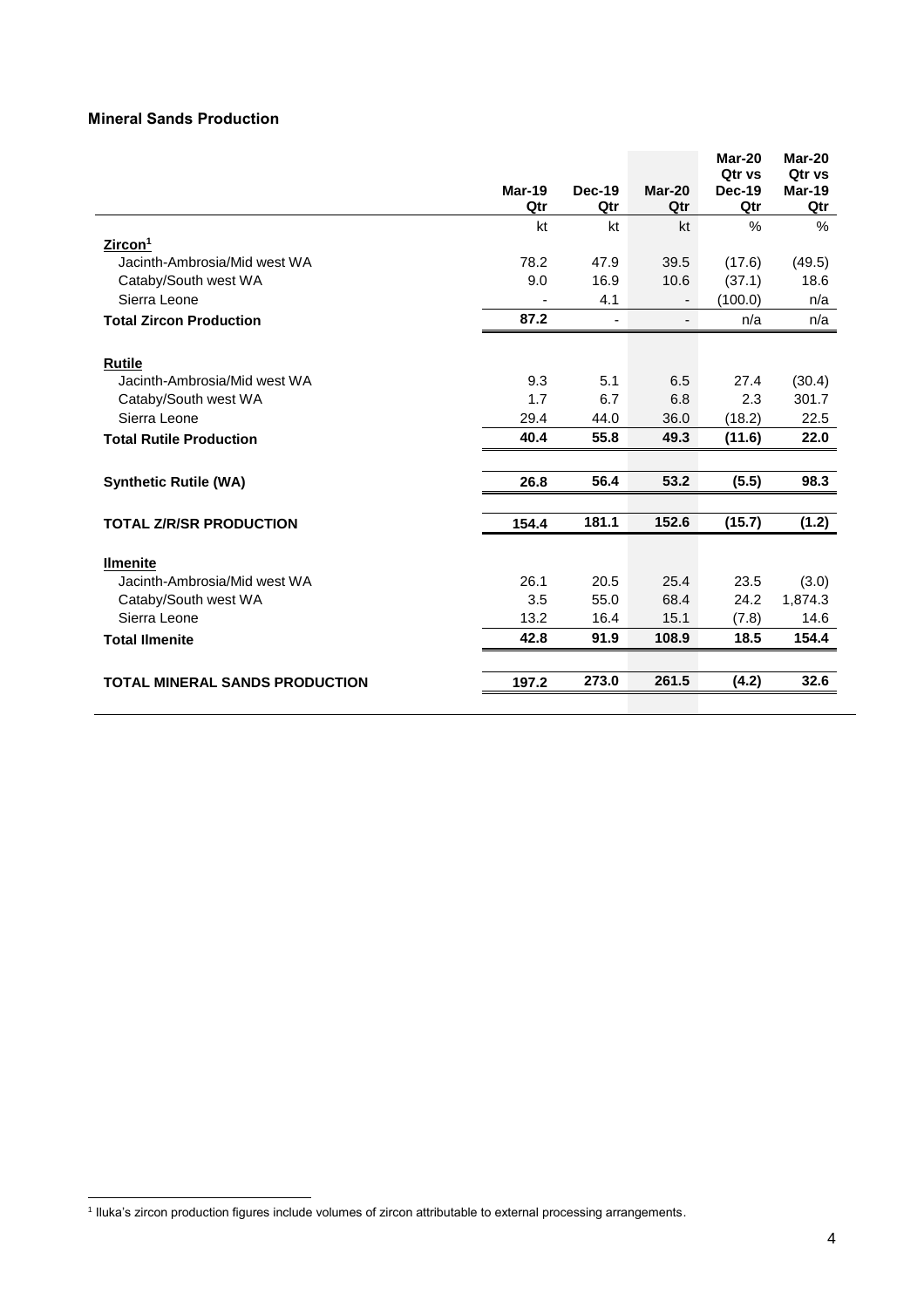# **MINERAL SANDS MARKET CONDITIONS**

# **Zircon**

Zircon sales for the quarter were 25 thousand tonnes, down 62% from the corresponding quarter in 2019. The zircon prices achieved in the quarter were marginally lower than the previous quarter; as noted previously Iluka does not expect that lower prices will stimulate additional global demand for zircon.

First quarter zircon sales are typically low, reflecting Chinese New Year holiday shutdowns. After a seasonally normal low offtake in January, the Chinese ceramic industry progressively went into total lockdown in response to the COVID-19 pandemic during February and was then shut until the middle of March. The widespread and prolonged shutdowns in China for much of the quarter resulted in significantly lower zircon sales than expected. As at the end of March quarter, markets outside China were not yet affected; and the decline in zircon sales to China, including zircon-in-concentrate, accounted for the vast majority of this downturn.

With gradual easing of restrictions at the end of the quarter in China, operating rates had returned to 50-60% at the end of April, with variations across provinces.

In Europe, tile makers were running as planned and zircon sales were not impacted until late in the quarter when Italy, followed by Spain, halted all production. Since then Southern Europe has restarted at a low level.

The foundry market slowed down due to the closure of car manufacturing plants in every region and a marked reduction of consumer goods exports from China.

The fused zirconia market in China ramped-up production post Chinese New Year and by the end of February was running at 75-80% capacity to meet pending and new export orders. The Chinese domestic market demand remains subdued.

Zirconium chemicals and refractory segments were more resilient, resuming production by the middle of February, with solid export orders reported in the first quarter, although softer since the pandemic spread to Europe and North America.

# **Titanium Dioxide Feedstocks**

 $\overline{a}$ 

Iluka's high grade titanium sales in first quarter 2020 were 98 thousand tonnes, down 31% from December quarter 2019 but in line with previous quarters. The rutile price (excluding HYTI)<sup>1</sup> received during the March quarter 2020 has increased around 4% compared to the previous quarter.

To date, the industry has had limited impacts from the COVID-19 pandemic so far. Iluka's titanium feedstock customers continued to run their operations at normal capacity utilisation rates in the first quarter 2020 and Iluka's shipping schedules remain on track for second quarter 2020. While some of Iluka's customers have reported concerns over potential feedstock supply disruptions from other mineral sands producers in the second quarter and beyond, others are more focused, in the current environment, on limiting feedstock inventories. Iluka will work with existing and potential customers to maintain continuity of supply.

The welding application experienced some softness as a result of COVID-19 containment measures implemented in various countries, in particular in China and India. Further, potential delays of infrastructure projects are expected to dampen welding demand in subsequent quarters.

<sup>&</sup>lt;sup>1</sup>Included in rutile sales volumes reported elsewhere in this Quarterly Review is a lower titanium dioxide product, HYTI that typically has a titanium dioxide content of 70 to 91%. This product sells at a lower price than rutile, which typically has a titanium dioxide content of 95%.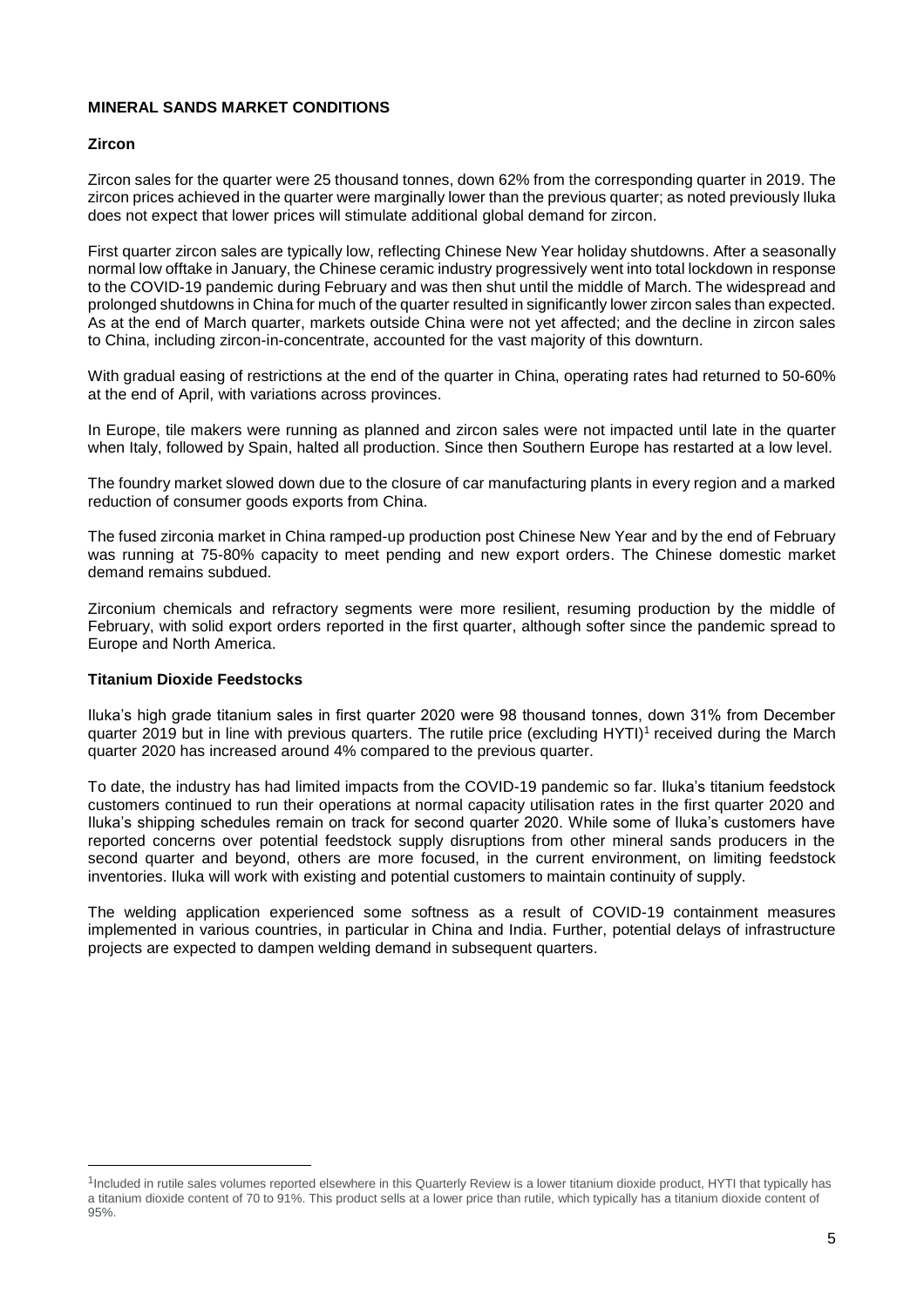## **PROJECT UPDATES**

Updates on selected projects for the March quarter are detailed below.

#### **Sembehun, Sierra Leone**

The Sembehun group of deposits are situated 20 to 30 kilometres north-west of the existing Sierra Rutile operations. Sembehun is one of the largest and highest quality known rutile deposits in the world. Iluka is committed to determining a development approach in a disciplined and rigorous manner which ensures optimum value can be created from Sembehun.

The Concept Study initiated in the second half of 2019 has now been completed. The study was focussed on identifying and evaluating optimum infrastructure, logistics, processing and mining methods and has identified a preferred development approach. In support of this approach a field trial of an alternative mining method was planned for the second quarter. However, as noted at the Annual General Meeting, in response to COVID-19 restrictions enforced by the Government of Sierra Leone, all field work has been suspended. It is unclear when further Sembehun field work will be possible; consequently, the completion of the feasibility work on Sembehun is subject to delay.

#### **Eneabba, Western Australia**

Phase 1 of the Eneabba project in Western Australia involves the extraction, processing and sale of a strategic stockpile rich in monazite (a mineral containing rare earth elements) and zircon. This stockpile is currently stored in a mining void resulting from Iluka's traditional mineral sands operations in the region.

First production was recorded on 8 April, ahead of schedule, and finished goods are now being transported to the Geraldton storage facility prior to shipment. First sales are scheduled for Q3 2020.

Studies into Phase 2 of the project, which involves further processing, are being progressed as a high priority.

#### **Balranald, New South Wales**

Balranald and Nepean are two rutile-rich deposits in the northern Murray Basin, New South Wales. Owing to their relative depth, Iluka is assessing the potential to develop these deposits via a novel, internally developed underground mining and backfilling technology.

A third technology trial (T3) was scheduled for the second quarter of 2020. The purpose of T3 is to determine whether the technology is economically viable in a continuous mining and processing environment.

Mobilisation of key contractors has been delayed as a result of travel restrictions associated with the COVID-19 pandemic. Site works in preparation for T3 are continuing and the company is working with its contractors and technology partners to assess options to undertake the trial as soon as practicable in 2020.

#### **Puttalam Quarry, Sri Lanka**

Puttalam Quarry (PQ) is a large, predominantly sulphate ilmenite deposit, located in the Puttalam District of Sri Lanka, approximately 170 kilometres from the capital Colombo.

Iluka currently holds an exploration lease (EL) for the PQ deposit which is due to expire in September 2020. Iluka has commenced the process to convert the EL to an Industrial Mining License (IML) in accordance with local regulations. However, there remains a number of matters requiring Sri Lankan Government action to enable the granting of the IML and, with parliament dissolved pending an election, this puts the grant of the IML prior to expiry of the exploration license at risk.

In the event Iluka is not granted an IML, or granted an extension to the EL, or afforded security of tenure over the EL while the application for the IML is reviewed, then the company's interest in the PQ deposit could lapse. The reported resources associated with the PQ deposit and adjacent Watti and Coco tenements (which are viewed as resources supporting an extension of the PQ project development rather than an independent development opportunity) is approximately 673 Mt.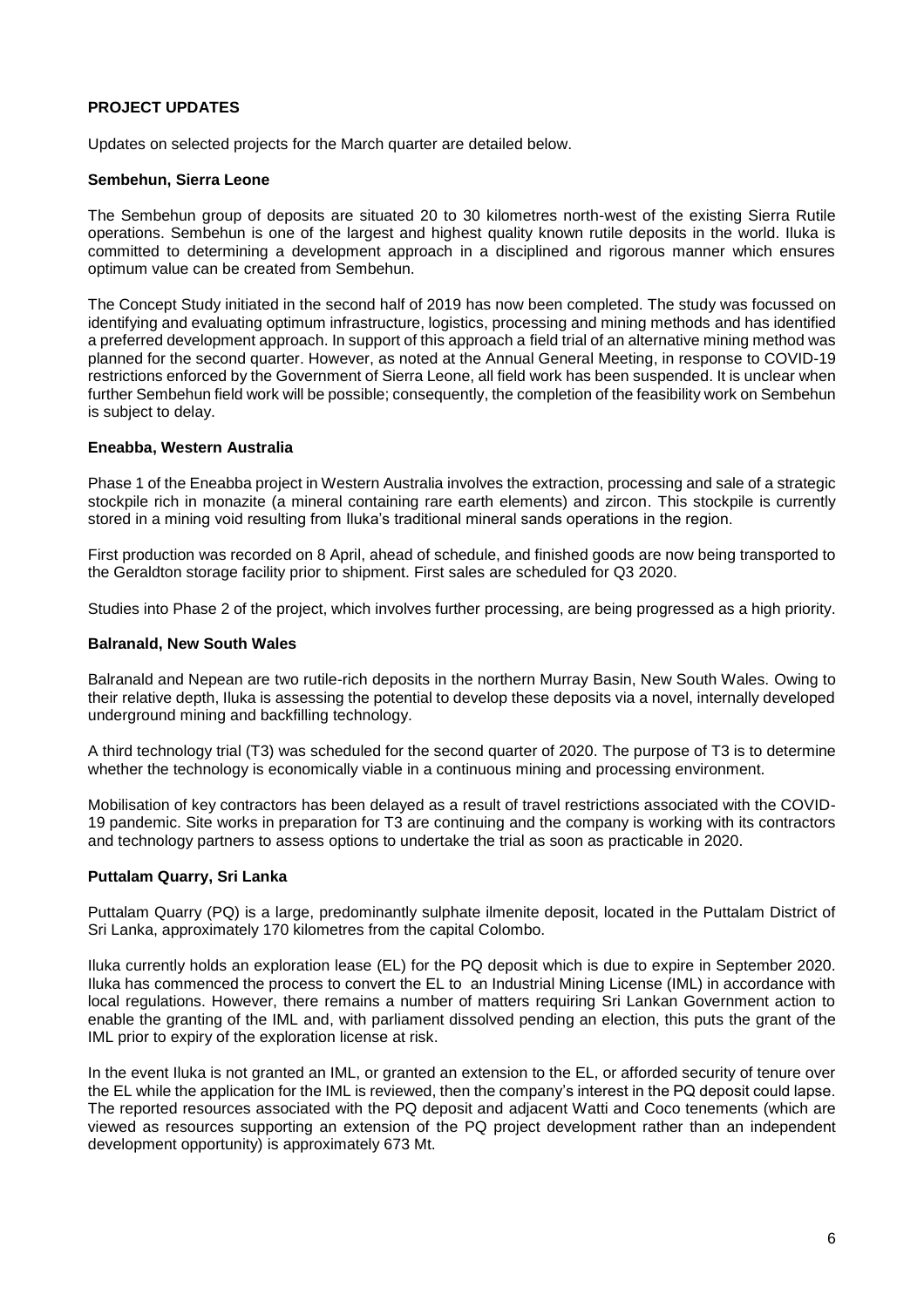#### **Other Projects, Australia**

As noted at Iluka's Annual General Meeting on 9 April, completion of the preliminary feasibility studies for the Atacama and Wimmera projects will be delayed until 2021 as focus in both projects shifts to improving product quality. For Atacama, this focus is on finding a processing solution for the ilmenite which represents ~66 per cent of the valuable mineral assemblage, but is currently ascribed no value. For Wimmera, the focus is on improving the final zircon quality and optimising the production of the rare earth carbonates; a processing path also applicable to rare earth resources at Eneabba.

Refer Iluka's website [\(www.iluka.com\)](http://www.iluka.com/) – Section: Company Overview, Projects, for more detail on all projects.

## **EXPLORATION**

Expenditure on exploration and evaluation charged to the profit and loss account for the March quarter 2020 was \$2.8 million (Q1 2019: \$2.0 million).

#### **Australia**

During January, a total of fourteen holes for 1,361 metres were drilled on tenement EL8522 (Murray Basin, New South Wales) targeting the identification of high grade rutile and zircon rich strand deposits. Samples have been submitted to Iluka's Narngulu laboratory for processing and results are likely to be available early in Q2 2020. The future direction of this project will be determined once results have been received and interpreted.



#### **Canada**

Iluka continues to fund Society d'Exploration Vior Inc. (Vior) to undertake exploration in the Foothills and Grand Duc projects in Quebec. A program of nine diamond holes was completed for a total of 1,515 meters of drilling during the quarter. Material is being submitted for further analysis. However, laboratory facilities capable of completing this work are currently closed due to the COVID-19 pandemic.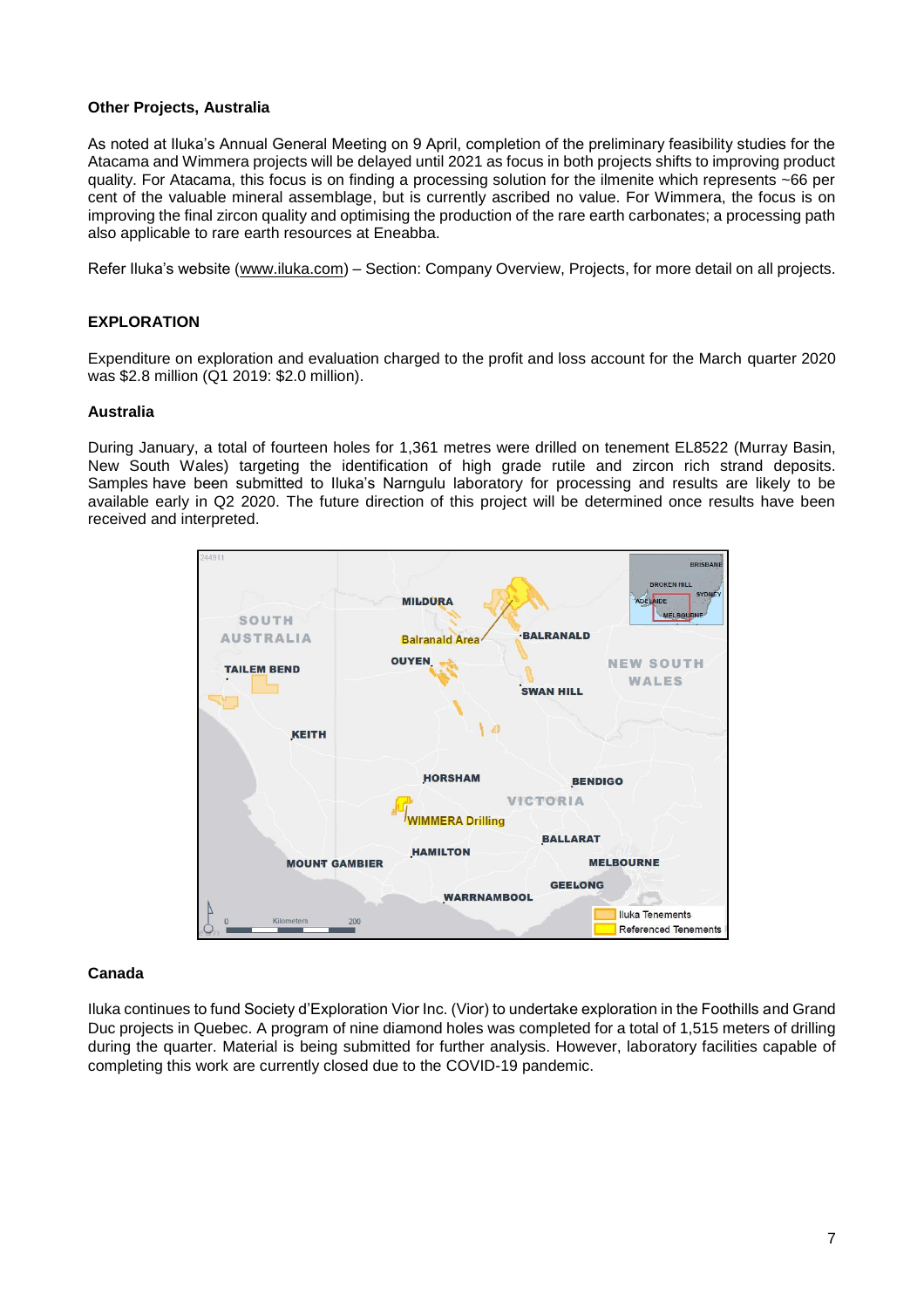

# **TELECONFERENCE DETAILS**

A conference call for equity market participants will take place at **10.00am (AEST)** on **Wednesday, 29 April 2020**. All participants wishing to attend the call must pre-register online before they can receive the relevant dial-in numbers. Pre-registration may require a few minutes to complete so it is advised that participants do so prior to the start of the call.

Participants can pre-register for the conference call by navigating to the link below. Once pre-registration has been complete, participants will receive dial-in numbers, a Direct Event passcode, and a registrant ID number.

Pre-registration link:<https://apac.directeventreg.com/registration/event/4259136>

To join the conference, simply dial the number in the calendar invite you receive after pre-registering, enter the passcode followed by your PIN, and you will join the conference immediately.

#### **Investment market enquiries: Media enquiries:**

Melissa Roberts General Manager Investor Relations and Minerals Sands Commercial Mobile: +61 (0) 450 398 431 Email: [investor.relations@iluka.com](mailto:investor.relations@iluka.com)

Luke Woodgate Manager, Corporate Affairs Phone: + 61 (0) 8 9360 4785 Mobile: +61 (0) 477 749 942 Email: [luke.woodgate@iluka.com](mailto:luke.woodgate@iluka.com)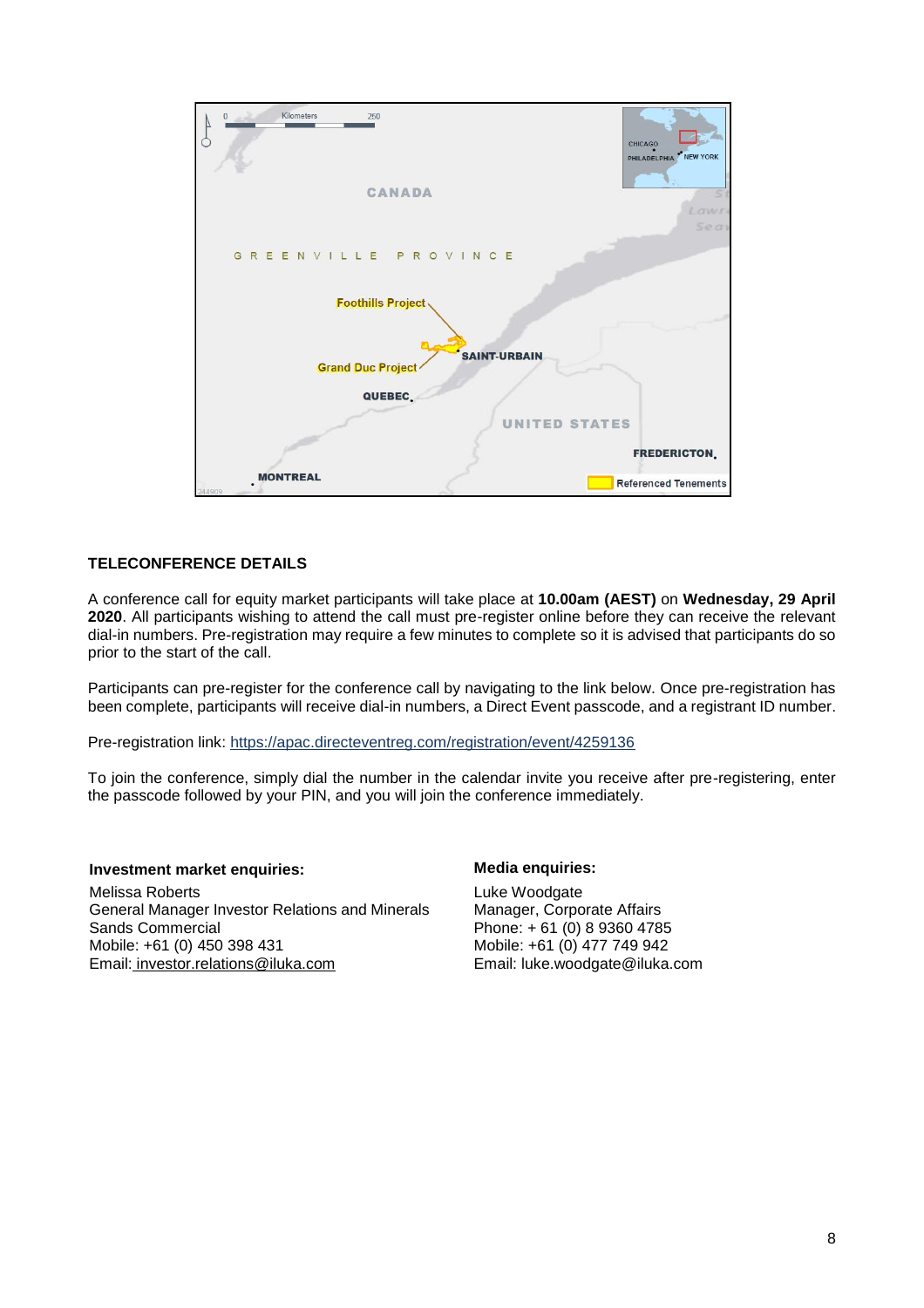#### **APPENDIX 1 - OPERATING MINES – PHYSICAL DATA 3 Months to 31 March 2020**

|                                     | Jacinth-<br>Ambrosia<br>/ Mid west | Cataby /<br>South<br>west | <b>Australia</b><br><b>Total</b> | <b>Sierra</b><br>Leone | Group<br>Total |
|-------------------------------------|------------------------------------|---------------------------|----------------------------------|------------------------|----------------|
|                                     |                                    |                           |                                  |                        |                |
| <b>Mining</b>                       |                                    |                           |                                  |                        |                |
| Overburden Moved kbcm               | 1,314                              | 2,855                     | 4,169                            |                        | 4,169          |
| Ore Mined kt                        | 2,503                              | 2,305                     | 4,808                            | 2,763                  | 7,571          |
| Ore Grade HM %                      | 3.3%                               | 5.8%                      | 4.8%                             | 3.5%                   | 4.4%           |
| VHM Grade %                         | 2.9%                               | 4.7%                      | 4.0%                             | 2.6%                   | 3.6%           |
| Concentrating                       |                                    |                           |                                  |                        |                |
| <b>HMC Produced kt</b>              | 75                                 | 115                       | 190                              | 85                     | 275            |
| <b>VHM Produced kt</b>              | 64                                 | 100                       | 164                              | 58                     | 221            |
| VHM in HMC Assemblage %             | 85.9%                              | 86.2%                     | 86.1%                            | 67.5%                  | 80.3%          |
| Zircon                              | 50.7%                              | 10.6%                     | 26.3%                            | 4.5%                   | 19.6%          |
| Rutile                              | 8.2%                               | 6.8%                      | 7.4%                             | 44.6%                  | 18.9%          |
| Ilmenite                            | 27.0%                              | 68.7%                     | 52.3%                            | 18.3%                  | 41.8%          |
| <b>HMC Processed kt</b>             | 91                                 | 109                       | 200                              | 86                     | 286            |
| Finished Product <sup>1</sup> kt    |                                    |                           |                                  |                        |                |
| Zircon                              | 39.5                               | 10.6                      | 50.1                             |                        | 50.1           |
| Rutile                              | 6.5                                | 6.8                       | 13.3                             | 36.0                   | 49.3           |
| Ilmenite (saleable/upgradeable)     | 25.4                               | 68.4                      | 93.7                             | 15.1                   | 108.9          |
| <b>Synthetic Rutile Produced kt</b> |                                    | 53.2                      | 53.2                             |                        | 53.2           |

#### **Explanatory comments on terminology**

 $\overline{\phantom{a}}$ 

**Overburden moved** (bank cubic metres) refers to material moved to enable mining of an ore body.

**Ore mined** (thousands of tonnes) refers to material moved containing heavy mineral ore. For Cataby/ South West this refers to ore treated. **Ore Grade HM %** refers to percentage of heavy mineral (HM).

**VHM Grade %** refers to percentage of valuable heavy mineral (VHM) - titanium dioxide (rutile and ilmenite), and zircon found in a deposit. **Concentrating** refers to the production of heavy mineral concentrate (HMC) through a wet concentrating process at the mine site, which is then transported for final processing into finished product at the company's Australian mineral processing plant, or the Sierra Leone mineral processing plant.

**HMC produced** refers to HMC, which includes the valuable heavy mineral concentrate (zircon, rutile, ilmenite) as well as other nonvaluable heavy minerals (gangue).

**VHM produced** refers to an estimate of valuable heavy mineral in heavy mineral concentrate expected to be processed.

**VHM produced and the VHM assemblage** - provided to enable an indication of the valuable heavy mineral component in HMC.

**HMC processed** provides an indication of material emanating from each mining operation to be processed.

**Finished product** is provided as an indication of the finished production (zircon, rutile, ilmenite) attributable to the VHM in HMC production streams from the various mining operations. Finished product levels are subject to recovery factors which can vary. The difference between the VHM produced and finished product reflects the recovery level by operation, as well as processing of finished material/concentrate in inventory. Ultimate finished product production (rutile, ilmenite, and zircon) is subject to recovery loss at the processing stage – this may be in the order of 10 per cent.

**Ilmenite** is produced for sale or as a feedstock for synthetic rutile production.

Typically, 1 tonne of upgradeable ilmenite will produce between 0.56 to 0.60 tonnes of SR. Iluka also purchases external ilmenite for its synthetic rutile production process.

<sup>1</sup> Finished product includes material from heavy mineral concentrate (HMC) initially processed in prior periods.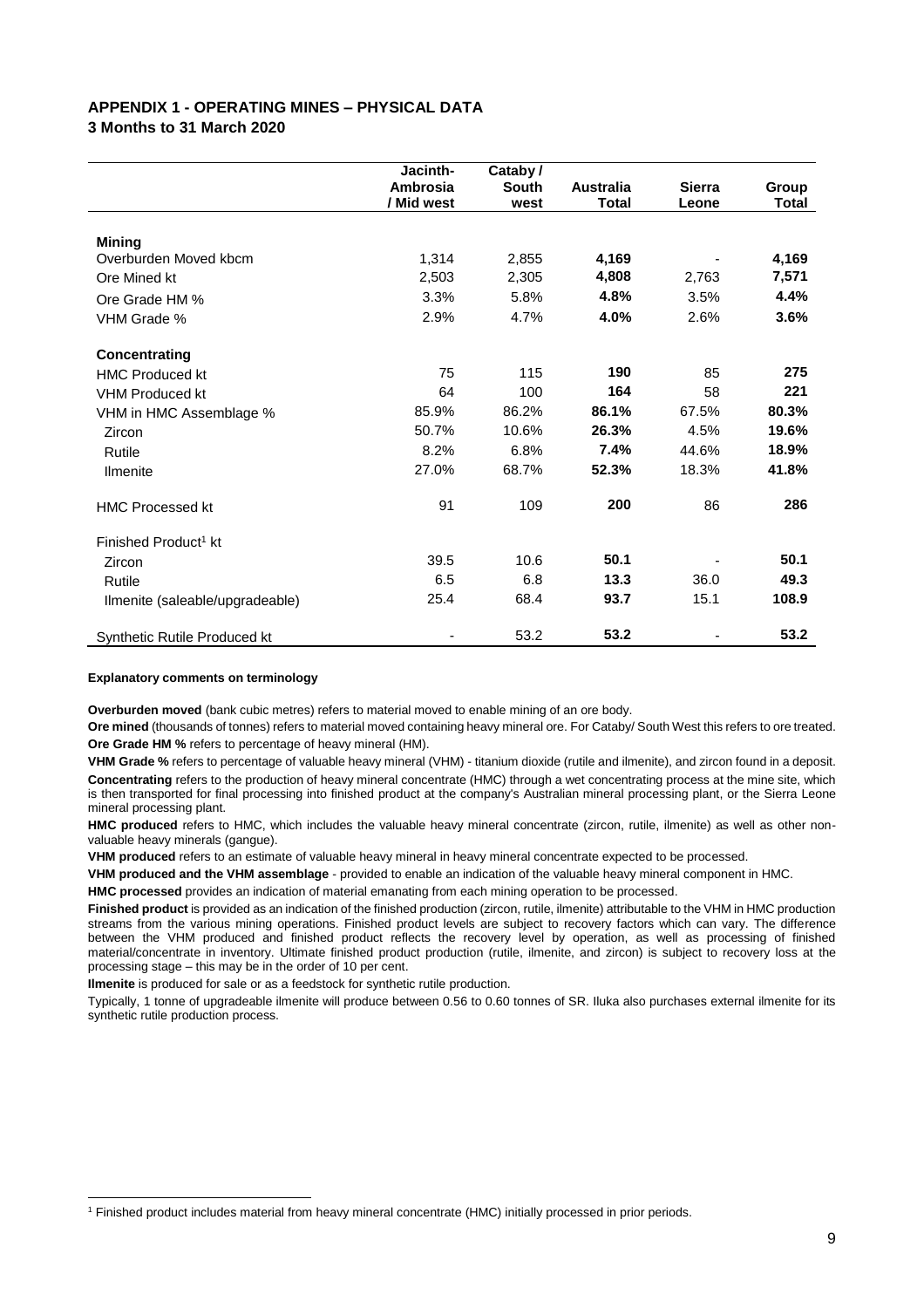# **APPENDIX 2 – PRODUCTION SUMMARIES**

#### **Zircon**





# **Rutile**